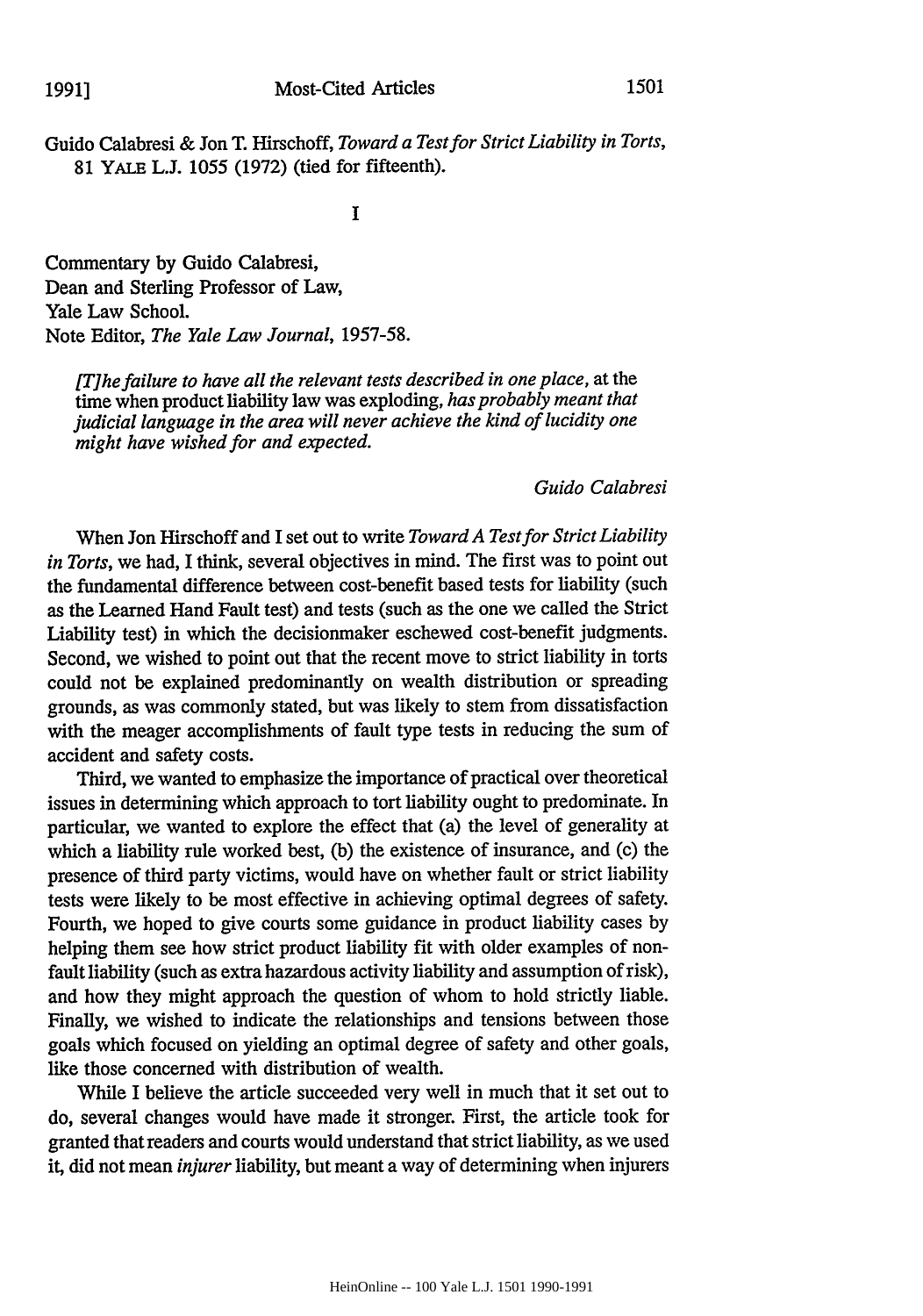and when victims should bear losses regardless of fault. Most of the criticisms of the piece, including Richard Posner's, $146$  center on this simple (and, if I may say so, simplistic) misreading of the article. I still believe that our meaning should have been obvious. How else could one explain the extended discussion of assumption of risk (which placed losses on faultless victims) as a paradigm, albeit an often misapplied one, of a strict liability rule? How else could one deal with the then predominant legislative effort toward what was universally termed strict liability: first party automobile liability laws, which assigned losses primarily to the injured party?

Nevertheless, many critics failed to see the point, and therefore necessarily failed to see the more subtle, and crucially important point, that strict liability tests, no less than fault tests, could, and often should, divide losses among injurers and victims in order to optimize safety. This point was explicitly made in various places (e.g., p. 1068, where the limited liability of a steel mill for the hand of a worker who is also a great violinist is discussed). But, like the fact that strict liability could mean victim liability, it should have been emphasized more.

Second, the article missed the fact that courts, especially in product liability cases, were sometimes using a non-fault test which *was* based on a cost-benefit analysis and hence differed both from the true fault tests (Learned Hand and reverse Learned Hand) and what we termed strict liability tests. The definition of this ex-post, or non-fault Learned Hand test, and its significance, especially in product liability and nuisance cases, had to wait years for fuller examination in an article by Calabresi and Klevorick. 147 This delay inevitably made the Calabresi-Hirschoff article less useful to courts than it might have been. Indeed, the failure to have all the relevant tests described in one place, *at the time when product liability law was exploding,* has probably meant that judicial language in the area will never achieve the kind of lucidity one might have wished for and expected.

Finally, while a short piece like the Calabresi-Hirschoff article could not have done much more than it did, I nevertheless today find the discussion of

147. Calabresi & Kievorick, *Four Tests for Liability in Torts,* 14 . LEGAL STUD. 585 (1985).

<sup>146.</sup> *See, e.g., Posner, Strict Liability: A Comment,* 2 *L* LEGAL **STUD. 205,** *205* **n.1,** 208, 213-15 (1973); Brown, *Toward an Economic Theory of Liability,* 2 *L* **LEGAL** STuD. 323,327-28, 338 **(1973);** England, *The System Builders: A Critical Appraisal of Modern American Tort Theory,* 9 *J.* LEGAL **STUD. 27,** 49 (1980); *see also* R. POSNER, ECONOMIC ANALYSIS OF LAW 160-67 (3d ed. 1986); Fletcher, *Fairness and Utility in Tort Theory,* 85 HARV. L. REV. 537, 539 (1972). Scholars are apt to misread the article on this point, even when they do not criticize it. Shavell, *Strict Liability versus Negligence, 9 J.* LEG. STUD. 1, 3 (1980). *See, e.g., Abraham, Judge-Made Law and Judge-Made Insurance: Honoring the Reasonable Expectations of the Insured,* 67 VA. L. REv. 1151, 1170 n.77 (1981); Berger, *The Impact of Tort Law Development on Insurance: The AvailabilitylAffordability Crisis and its Potential Solutions,* 37 AM. **U.L** REV. 285, 287 & n.5 (1988); Diamond, *Eliminating the "Defect" in Design Strict Products Liability Theory,* 34 HASTINGS **LJ.** 529, 550 n.118 (1983); Haas, *On Reintegrating Workers' Compensation and Employers' Liability, 21* GA. L. REV. 843, 862 n.66 (1987); Rosenberg, *The Causal Connection in Mass Exposure Cases: A "Public Law" Vision of the Tort System,* 97 HARv. L REV. 851, 865 nn.62 & 63 (1984); Winter, *Economic Regulation v. Competition: Ralph Nader and Creeping Capitalism,* 82 YALE **LJ.** 890, 899-900 n.25 (1973).